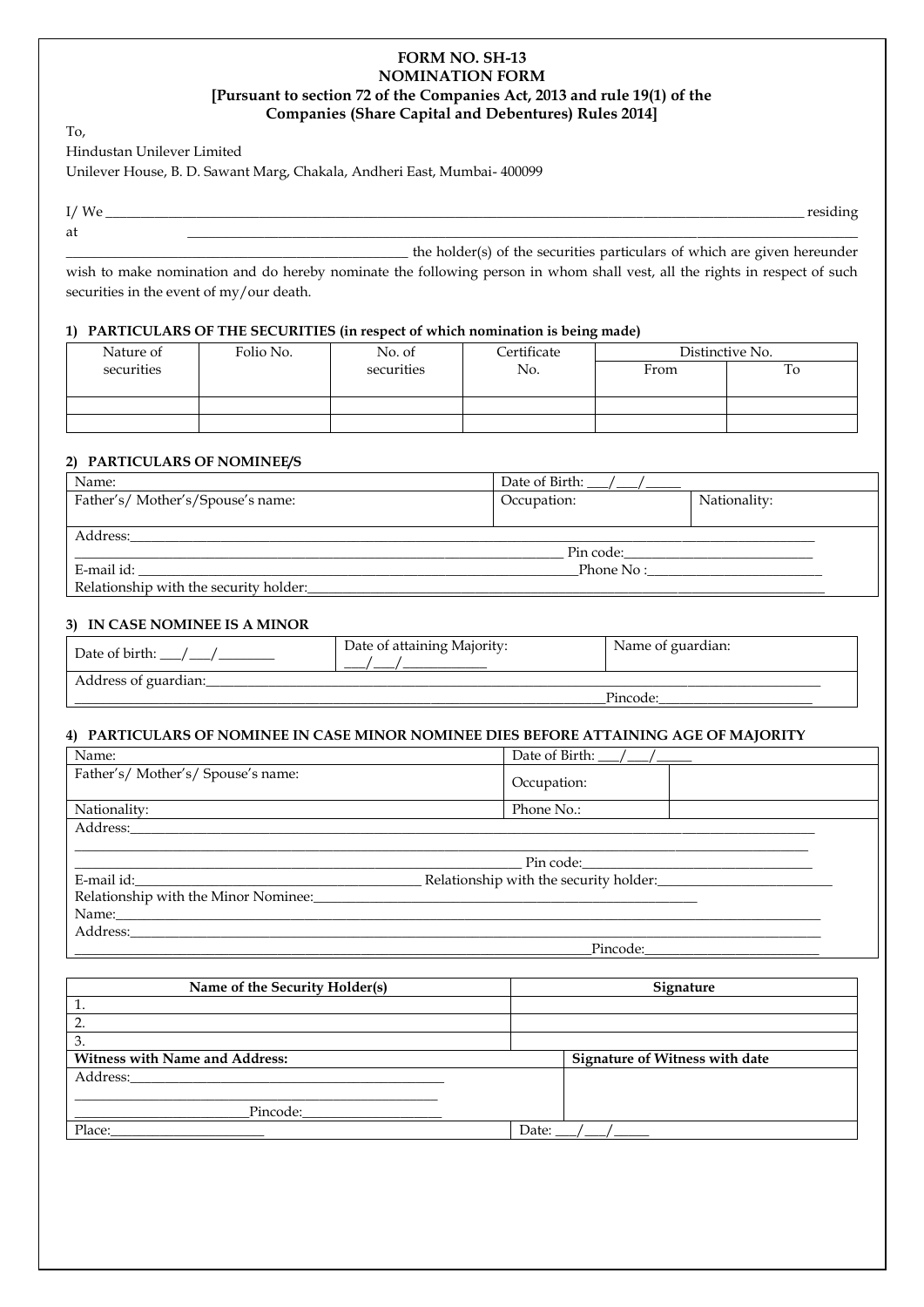#### **Please fill this Nomination form in Duplicate after carefully reading the instruction given below:**

- 1. The Nomination can be made by individual's only holdings shares singly or jointly. Non-individuals including Society, Trust, Body Corporate, Partnership firm, Karta of Hindu Undivided Family and Power of Attorney holder cannot nominate.
- 2. The nominee shall not be a Trust, Society, Body Corporate, Partnership firm, Karta of Hindu Undivided Family and power of attorney holder.
- 3. The shareholder [s] can nominate a minor as a nominee and in that event the name and address of the guardian shall be provided.
- 4. The Shareholder(s) shall provide particulars of nominee in the event of death of minor nominee before attaining age of majority.
- 5. As per section 72 of Companies Act 2013, if the shares are held by more than one person jointly, then the joint holders may together nominate a person to whom all the rights in the shares of the Company shall vest, in the event of death of all the joint holders.
- 6. If the shares are held jointly, subsequent to the death of anyone of the holders, the shares would not be registered in favour of the nominee but would be transferred in the name of the surviving shareholders.
- 7. The nomination form filled in "**duplicate"** should be lodged with the Registrar and Share transfer Agent of the Company i.e. **M/s. Karvy Fintech Pvt Ltd, Unit, Hindustan Unilever Limited,** Karvy Selenium Tower B, Plot 31- 32, Gachibowli, Financial District, Nanakramgunda, Hyderabad - 500 032. The Registrar will return one copy of the nomination form to the shareholder after registering the nomination. The registration number allotted will be furnished in the said form.
- 8. The shareholder[s] can delete or change an earlier nomination by executing Form No. SH-14 (Cancellation or Variation of Nomination form)
- 9. Nomination stands cancelled whenever the shares in the given folio are transferred/ dematerialized. Also in case of change in folio due to consolidation/ transmission a new nomination has to be filed.
- 10. The nomination made through Form No. SH-13 will be considered valid if the nomination made by the holder[s] of the shares is registered with the company before the death of the registered holder[s] of the shares.
- 11. Kindly note that the nomination being a legal document should be dated by the nominator and the witness should certify that the nominator has signed the form in their presence. Furthermore the date of execution on the Nomination Form should match with the date of witness, witnessing the document.
- 12. A copy of photo identity proof (like PAN/Passport) of nominee is required.

| <b>FOR OFFICE USE ONLY</b>                                                                 |  |  |  |  |
|--------------------------------------------------------------------------------------------|--|--|--|--|
| Signature of Employee with Code No.<br>Date of Registration<br>Nomination Registration No. |  |  |  |  |
|                                                                                            |  |  |  |  |
|                                                                                            |  |  |  |  |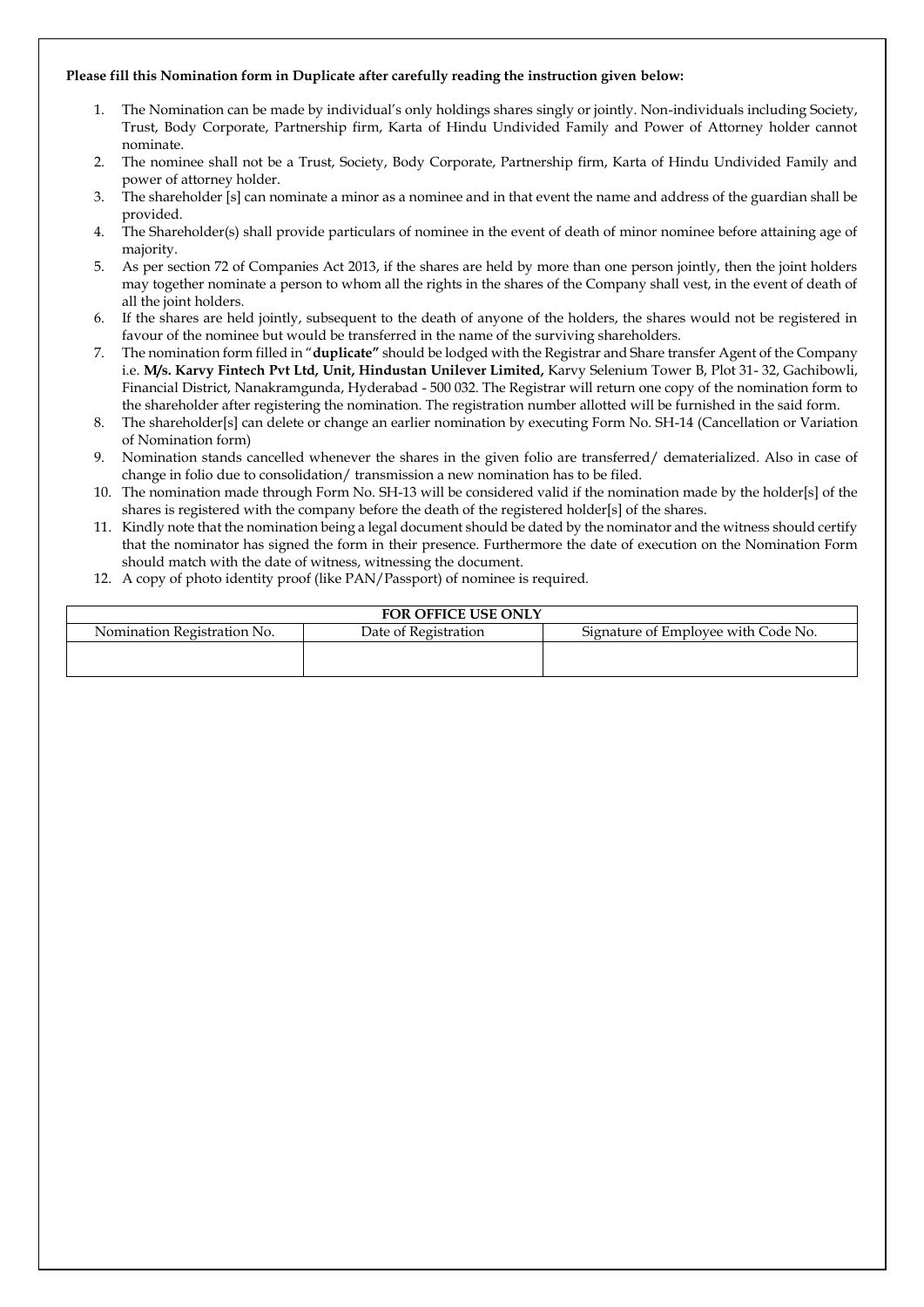# **FORM NO. SH-14 CANCELLATION OR VARIATION OF NOMINATION [Pursuant to sub section 3 of section 72 of Companies Act, 2013 and rule 19(9) of the Companies (Share Capital and Debenture) Rules 2014]**

To,

Hindustan Unilever Limited

Unilever House, B. D. Sawant Marg, Chakala, Andheri East, Mumbai- 400099

I/ We \_\_\_\_\_\_\_\_\_\_\_\_\_\_\_\_\_\_\_\_\_\_\_\_\_\_\_\_\_\_\_\_\_\_\_\_\_\_\_\_\_\_\_\_\_\_\_\_\_\_\_\_\_\_\_\_\_\_\_\_\_\_\_\_\_\_\_\_\_\_\_\_\_\_\_\_\_\_\_\_\_\_\_\_\_\_\_\_\_\_\_\_\_\_\_\_\_\_\_\_ hereby

cancel the nomination(s) made by me/us in favour of \_\_\_\_\_\_\_\_\_\_\_\_\_\_\_\_\_\_\_\_\_\_\_\_\_\_\_\_\_\_\_\_\_\_\_\_\_\_\_\_\_\_\_\_\_\_\_\_\_residing at

\_\_\_\_\_\_\_\_\_\_\_\_\_\_\_\_\_\_\_\_\_\_\_\_\_\_\_\_\_\_\_\_\_\_\_\_\_\_\_\_\_\_\_\_\_\_\_\_\_ in respect of the below mentioned securities.

**OR** I/ We \_\_\_\_\_\_\_\_\_\_\_\_\_\_\_\_\_\_\_\_\_\_\_\_\_\_\_\_\_\_\_\_\_\_\_\_\_\_\_\_\_\_\_\_\_\_\_\_\_\_\_\_\_\_\_\_\_\_\_\_\_\_\_\_\_\_\_\_\_\_\_\_\_\_\_\_\_\_\_\_\_\_\_\_\_\_\_\_\_\_\_\_\_\_\_\_\_\_\_\_ hereby nominate the following person in place of \_\_\_\_\_\_\_\_\_\_\_\_\_\_\_\_\_\_\_\_\_\_\_\_\_\_\_\_\_\_\_\_\_\_\_\_\_\_\_\_\_\_\_\_\_\_\_\_\_\_ as nominee in respect of the below mentioned securities in whom shall vest all rights in respect of such securities in the event of my/our death.

#### **1) PARTICULARS OF THE SECURITIES (in respect of which nomination is being cancelled/varied)**

\_\_\_\_\_\_\_\_\_\_\_\_\_\_\_\_\_\_\_\_\_\_\_\_\_\_\_\_\_\_\_\_\_\_\_\_\_\_\_\_\_\_\_\_\_\_\_\_\_\_\_\_\_\_\_\_\_\_\_\_\_\_\_\_\_\_\_\_\_\_\_\_\_\_\_\_\_\_\_\_\_\_\_\_\_\_\_\_\_\_\_\_\_\_\_\_

| Nature of  | Folio No. | No. of     | Certificate |      | Distinctive No. |
|------------|-----------|------------|-------------|------|-----------------|
| securities |           | securities | No.         | From | To              |
|            |           |            |             |      |                 |
|            |           |            |             |      |                 |

### **2) a. PARTICULARS OF THE NEW NOMINEE**

| Name:                                  | Date of Birth: |              |
|----------------------------------------|----------------|--------------|
| Father's/Mother's/Spouse's name:       | Occupation:    | Nationality: |
|                                        |                |              |
| Address:                               |                |              |
|                                        | Pin code:      |              |
| E-mail id:                             | Phone No:      |              |
| Relationship with the security holder: |                |              |

#### **b. IN CASE NEW NOMINEE IS A MINOR**

| Date of birth:       | Date of attaining Majority: | Name of guardian: |
|----------------------|-----------------------------|-------------------|
| Address of guardian: |                             |                   |
|                      |                             | Pincode:          |

### **3) PARTICULARS OF NOMINEE IN CASE MINOR NOMINEE DIES BEFORE ATTAINING AGE OF MAJORITY**

| Name:                                | Date of Birth: $\angle$ / $\angle$                                                                             |  |
|--------------------------------------|----------------------------------------------------------------------------------------------------------------|--|
| Father's/Mother's/Spouse's name:     | Occupation:                                                                                                    |  |
| Nationality:                         | Phone No.:                                                                                                     |  |
| Address:                             |                                                                                                                |  |
|                                      |                                                                                                                |  |
|                                      | Pin code: will be a series of the series of the series of the series of the series of the series of the series |  |
| E-mail id:                           | Relationship with the security holder:                                                                         |  |
| Relationship with the Minor Nominee: |                                                                                                                |  |

| Name of the Security Holder(s)        | Signature                             |
|---------------------------------------|---------------------------------------|
| <b>Witness with Name and Address:</b> | <b>Signature of Witness with date</b> |
| Address:                              |                                       |
| Pincode:                              |                                       |
| Place:                                | Date:                                 |